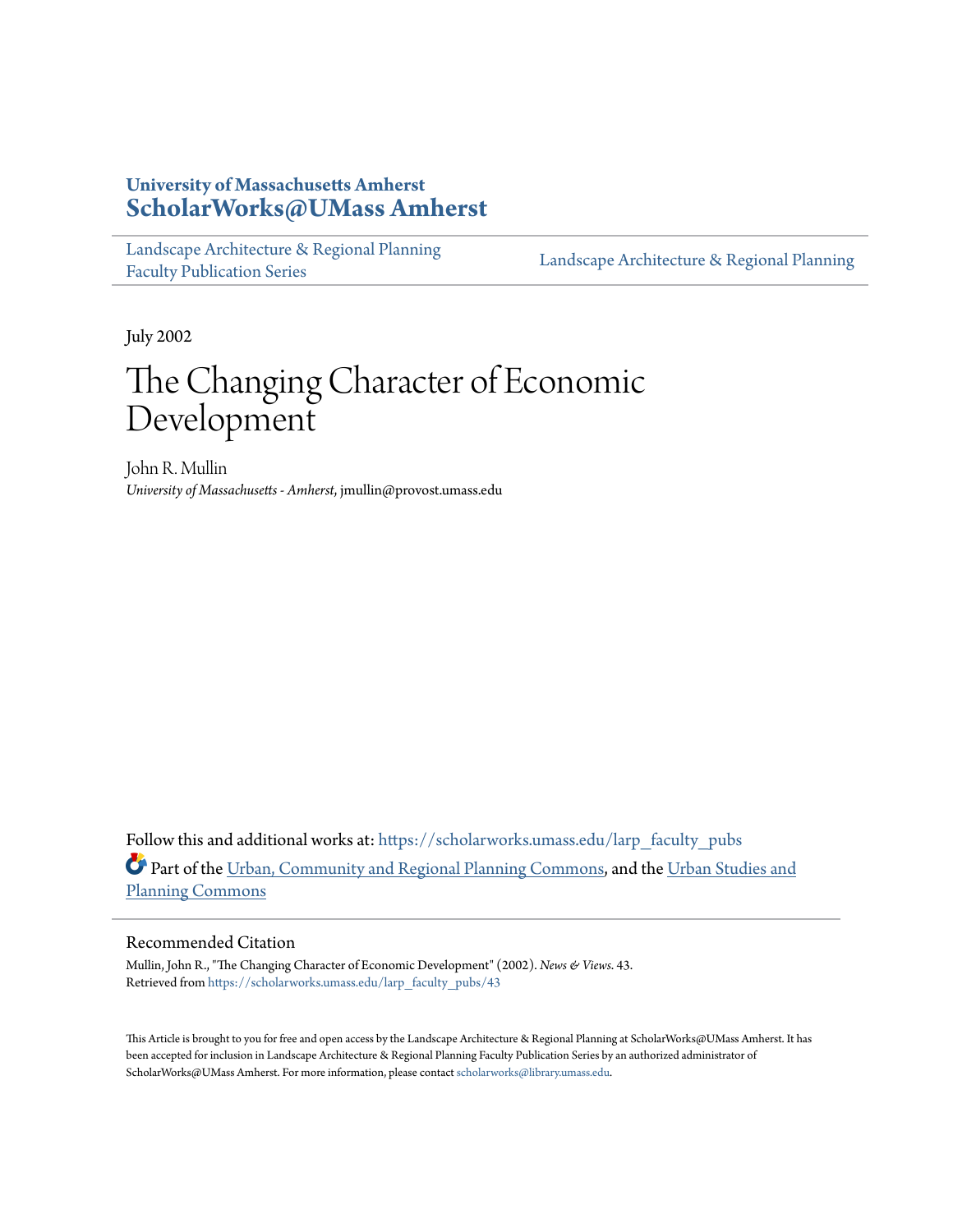### **American Planning Association**

#### **SUMMER 2002**

#### *Inside This Issue…*

| EDD Meeting Minutes  5                                                                  |  |
|-----------------------------------------------------------------------------------------|--|
| Rochester Mayor Touts Planning<br>as Key to Economic Growth 8                           |  |
| Understanding the Impacts of                                                            |  |
| The Mellifluous Societ y: A<br>Look at Sustainable Economic<br>Indicators Assessment 12 |  |
|                                                                                         |  |



*News & Views*, published quarterly, is the newsletter of the Economic Development Division of the

American Planning Association. We welcome articles, letters, suggestions and information regarding workshops and other educational opportunities for economic development professionals. Please forward your submissions by email to our Managing Editor, Zenia Kotval, AICP (address below).

| CHAIR:                                 | Michael Delk, AICP<br>$mdmld@$ aol.com                                     |  |
|----------------------------------------|----------------------------------------------------------------------------|--|
| SECRETARY/<br>TREASURER:               | Dr. Rhonda Phillips, AICP, CED<br>University of Florida<br>rhondap@ufl.edu |  |
| EDITOR:                                | Zenia Kotval, Ph.D., AICP<br>Michigan State University<br>kotval@msu.edu   |  |
| ADVERTISING:                           | Jeff Mills<br>imills@appleisp.net                                          |  |
| $C = 1.630031$ $1 \cdot 1$ $1 \cdot 1$ |                                                                            |  |

Copyright © 2002 by the American Planning Association, Economic Development Division *Economic Development Division*

# **The Changing Character of Economic Development**

*by John Mullin, Vice Chancellor for Outreach at the University of Massachusetts*

**NEWS &** *views*

**T** his article lays out several key trends concerning industrial development that I have noted over the past ten years in my consulting practice and academic research. They are not I his article lays out several key trends concerning industrial development that I have noted over the past ten years in my consulting practice and academic research. They are not exhaustive nor will they be reflected in a do, however, point out that we need to continually adapt to the market place; we need to become more pro-active in controlling how and where we stimulate development; we need to insure that we provide the opportunity for industry to succeed; and, finally, we must be reflective of world events and the speed of change.

■ *Land is not enough*. We have noted in community after community where local promotional organizations have put out a sign at the edge of town proclaiming something like "Maplewood Means Business: Industrial Land Available." And so they wait and wait and wait. Inevitably, the land considered available for sale is the corner lot of the late farmer James' farm that is being sold by his heirs. It has, typically, no water or sewer services, no easy access to highways and no protective covenants. And the town, as it waits, wonders why it is not attracting the next great company. Unfortunately, simply having available land is not enough. We maintain that if a community is interested in attracting first-rate industrial development, then it must meet a group of basic requirements. The typical industrial park needs 50 to 100 acres of land; needs to be within 15 minutes of a major highway and 30 minutes to an airport; the site needs to be environmentally clean; have water, sewer and telecommunications infrastructure; and should be buffered from residential neighborhoods. Of these attributes, the absence of water and sewer systems represents the greatest flaw: Without such services, it's clear that your community will wait and wait and wait. Indeed, we know of one community where the absence of such services caused the "We Mean Business" sign to fall down before a tenant was attracted to the community. *(continued on page 3)*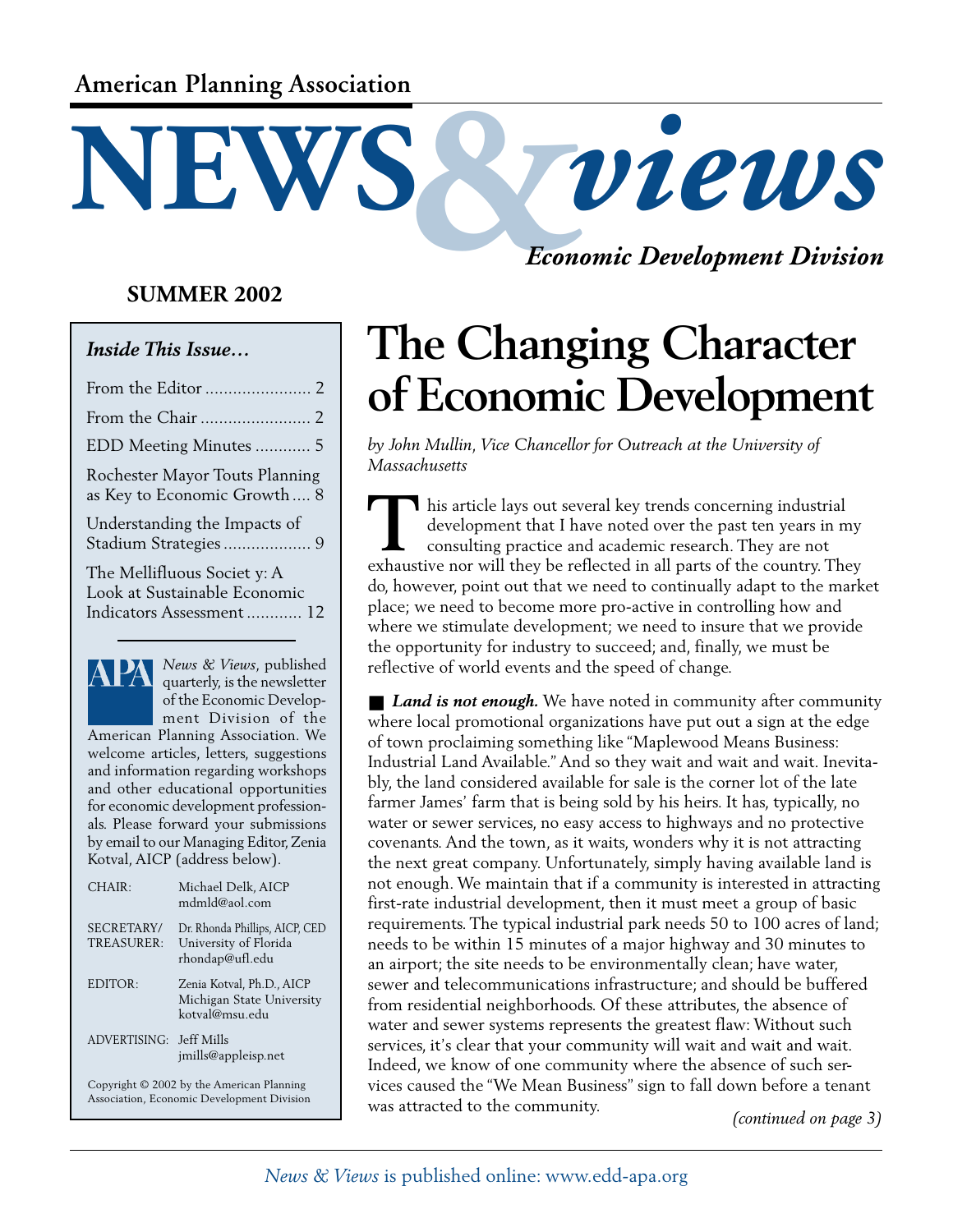*CHANGING ECONOMIC DEVELOPMENT, CONT. FROM P. 1*

■ *Taxes are (not that) important.* When we first broke in to economic development in the late 1960s, the planner's economic development toolkit was far less sophisticated than today. Indeed, the common wisdom was that low taxes would attract industrial firms. While there was some truth to the statement, most firms now look at a series of factors beyond taxes. It could be, for example, infrastructure (i.e., upgraded water and sewer systems), the quality of schools, the proximity to an airport and for an avail-

able and trained workforce. In fact, for strong high quality companies, amenities count. We will give you two instances where we observed this. The Pfizer Corporation chose New London, Connecticut, as the site for its 2,000 employee research and development firm. Virtually all places that it examined offered a tremendous tax/cost reduction package. However, no one offered the high quality of life factors desired by Pfizer employees, except Greater New London. In fact, today,

well after Pfizer's project is operational, it continues to recommend certain communities in the region for employee relocation, particularly those with good schools. A second example involved the decision of Cisco Industries to locate in Boxboro, Massachusetts. Other cities and towns were willing to offer Cisco a much better financial package than the town of Boxboro. And yet, again for quality of life reasons, the company chose this small town. In summary, we are not diminishing the importance of taxes. They continue to be important. However, we are now seeing other factors that are equally, if not more, important.

■ *Workforce education needs help*. We know of no community that is happy with the results of federal, state, local, nonprofit or private sector programs. While we applaud the efforts of the Private Industry Councils and Regional Economic Boards, the fact is that worker training is an on the job phenomena. More than ever, we continue to hear the mantra by the private sector: "Just get us a worker with the basic skills and we will do the rest." In fact we know of one company that has taken this challenge to the ultimate: Taco Industries in Cranston, Rhode Island brings in the Community College of Rhode Island to its plant floor and offers its workers a series of semester-long

courses ranging from English as a Second Language to Basic Management to Geometry. It has been remarkably successful. While there are many other examples, they are still too few to even note a trend. This leads us to our fourth key trend.

■ Community colleges are more important at the *local level than major universities.* It gives me no pleasure to write this for, at present, I am the Vice Chancellor for Outreach at a large land grant univer-

*"Taxes are important but we are now seeing other factors that are equally, if not more, important…"*

sity! Nevertheless, I have noted that major universities tend to be more oriented to pure research, abstract analysis, peer reviews and pay little attention to meeting the technical job skill requirements of local industry. It has been our experience that community colleges are able to adapt to local circumstances quickly and inexpensively. For example, Central Vermont Community College, located near Barre, Vermont, the center of America's granite industry, was able to develop

courses that helped workers in this industry. In Leominster, Massachusetts, a pioneer plastics city, Mt. Wachusetts Community College developed courses for improving the skills of plastics workers. And, in Springfield, Massachusetts, the efforts of Springfield Technology Community College to create a fully wired industrial incubator was so successful that the College was selected for the best project of the year by the Federal Economic Development Administration.

■ *Continuing education is essential*. We often ask our students how many jobs their fathers or mothers had as adults. Inevitably, they respond that their parents had one to two. We think this is history: there are now signs that your son or daughter can expect to have between seven and thirteen jobs in his/her life time. Your working children will carry their certificates, licenses, pensions and skills in a virtual backpack wherever they go — and they will go: Remember, each year 20% of Americans change jobs. If they are to succeed, they will have to constantly re-educate themselves. Thus, we expect that continuing education will boom. It may be through your local higher education institutes or it may be through a company or "online." In any case, we can expect to be going to school constantly.

*(continued next page)*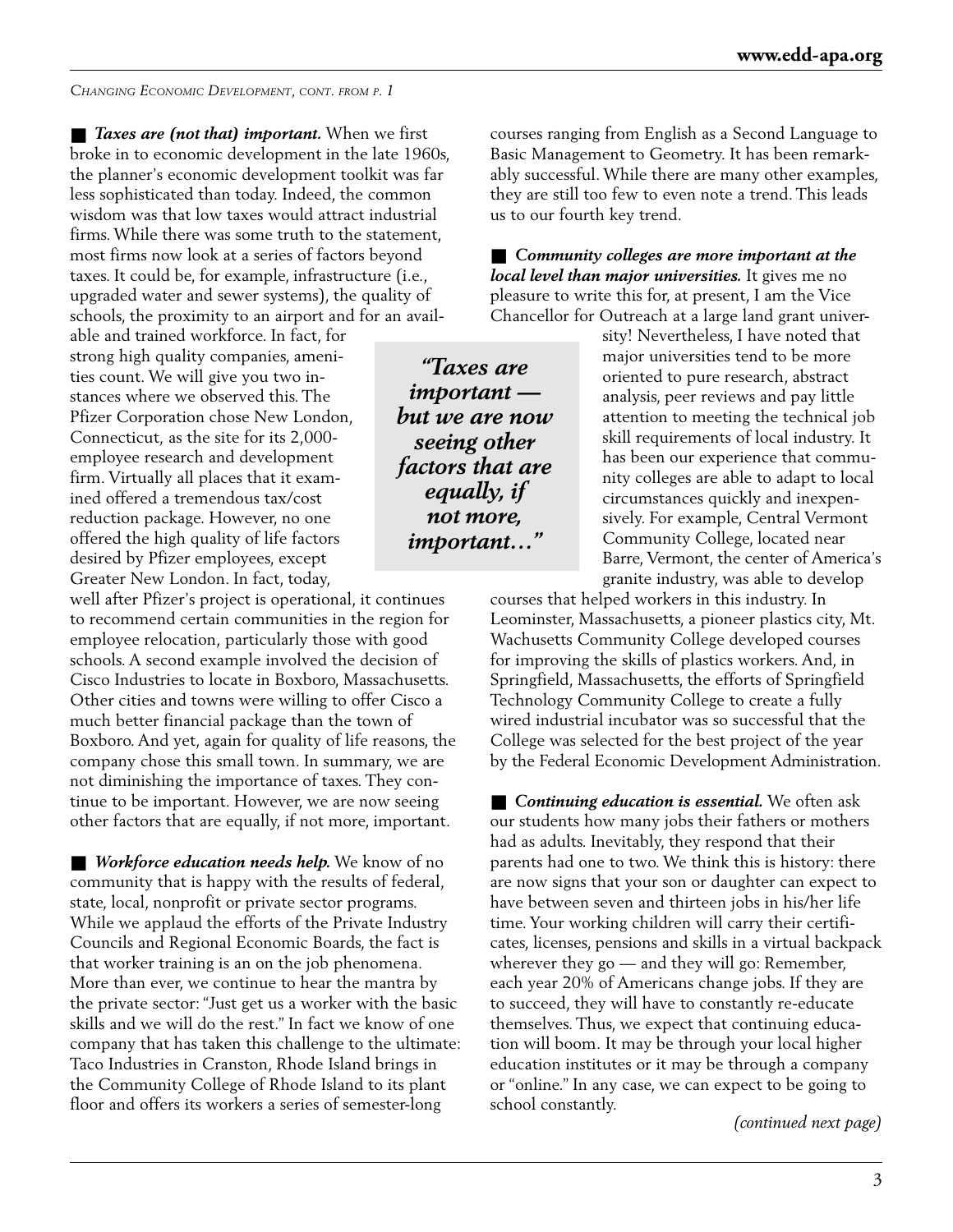*CHANGING ECONOMIC DEVELOPMENT, CONT. FROM P. 3*

■ *"Be Wired Or Be Gone."* We have become somewhat worried about the telecommunications revolution and its impacts on rural and isolated small towns. To date, many parts of the nation are not fiberoptically wired or lack broadband capabilities. Unfortunately, until this is corrected, businesses in these communities will be at a disadvantage. Indeed, we know of instances where companies have chosen old mill sites that are wired over new sites that aren't.

We have also noted companies that have left a region because, as they grew, they needed modern telecommunications systems. We are quite troubled about this: It means the richer communities will gain and the poorer ones will suffer.

■ *Zoning is becoming a conundrum.* We applaud communities that have a strong master plan and are up to date on zoning by-law or ordinance. Unfor-

tunately, from an economic development perspective, there are several trends occurring that are problematic. We note these below.

First, too many communities are not selecting the best possible parcels for industrial, office or service use. We jokingly use the formula  $GL = IL$  for these communities: It means Garbage (or workless) Land equals Industrial Land. In other words, communities will first designate lands for residential use then commercial use then open space/agriculture and lastly for industry. We know of one relatively prosperous community that once zoned more than 700 acres for industrial use. After carefully examining the parcels, we determined that less than 10% was actually developable. The key point here is quite simple: If you desire industry then one must be able to find land that meets its needs.

Secondly, too many communities will only provide for industry under special permit or exception provisions. In other words, if, for example, the owners can meet certain infrastructure, traffic, fiscal, environmental considerations and community character protection considerations, then they will be allowed to build. While we understand the need for such provisions in special circumstances, it need not be a condition to build in all instances. Moreover, given that industrialists want to build rapidly, they do not want to go through an often political and time consuming

process. Furthermore, they want to have some guarantees concerning neighboring uses. We can understand why they may choose to go elsewhere. In short, special permits or exceptions should be used with great caution.

Thirdly, the "tinkering" with industrial zoning must be done with great care. Developers want to make sure of the quality of their investment. Thus, attempts to change zoning, once they have invested,

*"Unfortunately, from an economic development perspective, several zoning trends are problematic."*

are frequently viewed negatively. For example, we worked in one community that housed one of New England's best-planned industrial/office parks. Last year, despite our recommendation, the planner recommended changing a key parcel to retail: it now houses a 110,000-square-foot Stop and Shop Supermarket. The retail function did not complement the industrial uses. It is for this reason that we see so many developers

placing restrictions or covenants on their deeds and insisting that nearby properties have them as well.

In summary, we argue for fixed zoning with strong performance measures and the use of covenants. By so doing, all parties can win.

■ *The increased use of Economic Development and Industrial Corporations (EDIC)*. Too often we have seen communities undertake their planning and zoning and then wait for development to occur. And, when it does occur, they are disappointed for the company that comes to town does not match community expectations. For example, instead of attracting a high-end quality mall, the town gets a low-end, cheaply built strip mall facility. Or, instead of a major manufacturer with good high paying jobs, a warehouse comes to town. To overcome this, many communities are creating EDICs. Such corporations will typically purchase or control key parcels and aggressively pursue the right type of company for the town. By so doing, the true meaning of the master plan and zoning can be met. We noted this working perfectly in Gloucester, Massachusetts not long ago. This city is the home of one of East Coast's best fishing fleets. For this reason, it has attracted extensive "flash freezing" and warehousing facilities. The companies that occupy them typically pay low wages. The Mayor wanted to attract a more diversified base that would build on